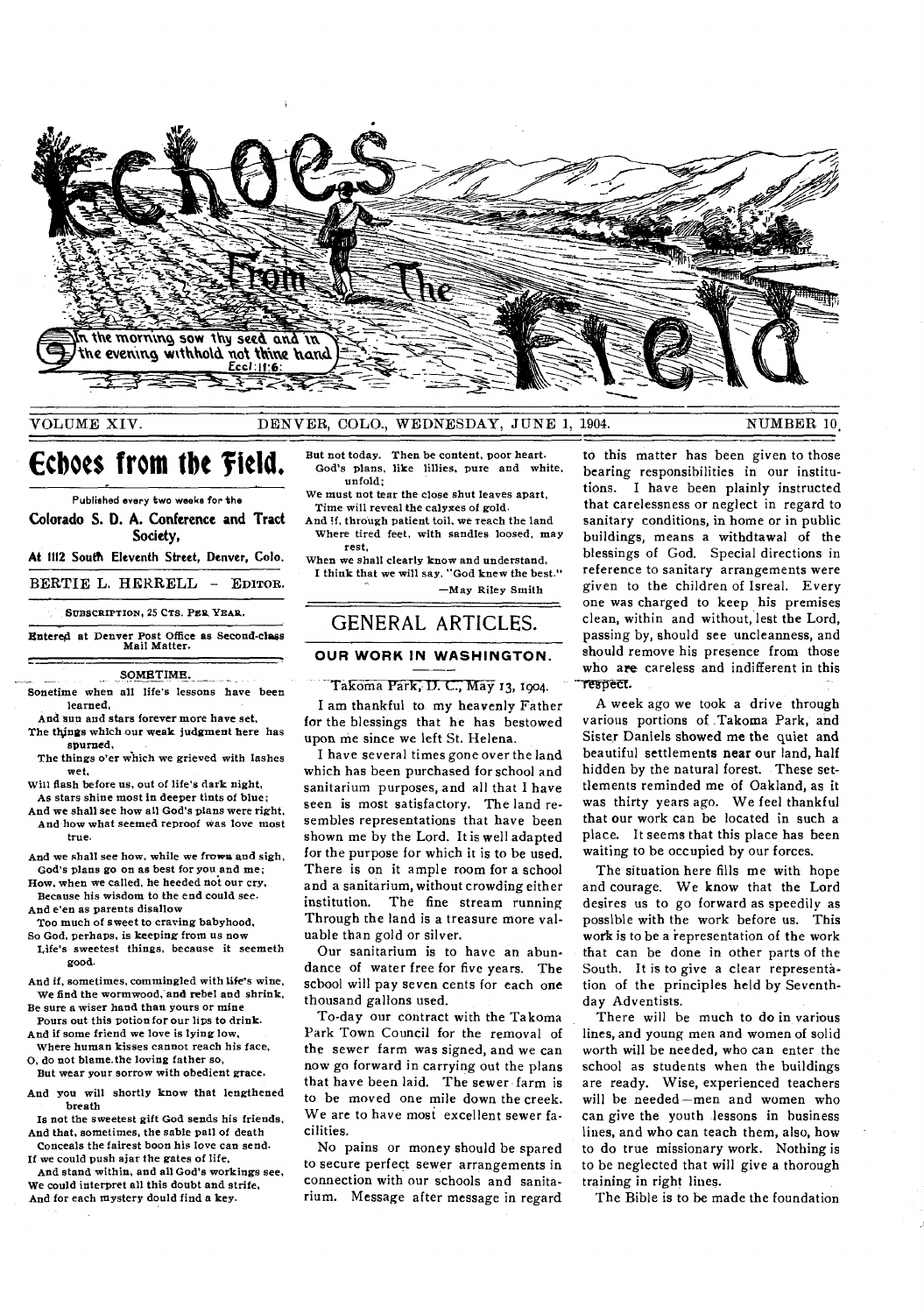of all study, the basis of the education given. Thus the students will be taught to build upon the Rock. Many in our world do not understand the truth for this time. Our young men and women should be wise unto salvation. They should know what is required of them.

The true motive of service is to be kept before old and young. The students are to be taught in such a way that they will develop into useful men and women. Every means that will elevate and ennoble them is to be employed. They are to be taught to put their powers to the best use. Physical and mental powers are to be equally taxed. No part of the living machinery is to be overworked, or left to become useless.

Our school here is to follow the plan of the schools of the prophets. It is to be the earnest endeavor of every one to use the powers that God has given him in harmony with God's laws. Habits of order and discipline are to be cultivated.

All that is to be done is to brace nerve and muscle and will to more resolute effort for the harmonious development of the whole being. The power that is exerted by a true, pure life is to be kept before the students. This will aid them in their preparation for useful service. Daily they will grow purer and stronger, better prepared, through His grace and a study of His word, to put forth aggressive efforts against evil.

Ellen G. White.

#### FIELD REPORTS.

#### **FROM THE FIELD.**

May 6th, 'I reached Palisades, and found Elder Richards and Brother MacGuire already on the ground getting .ready for the dedication of the house of worship that had been built as a result of their faithful work during the past year. My heart was made glad to see this house well filled on the Sabbath with a bright company of young and old who are seeking together the ktngdom of their God. Sunday, May 8th, will long be remembered by the people of this little village, on account of the presence of God's Spirit at the dedication service. Fully two hundred people were present. The little company at Palisades gave this house to their God free from debt, for which we feel grateful.

Sunday, May 15th, this church gave, of their means, the amount of five hundred and twenty-five dollars for the erection of a church school building. Brother M. P. Walker donated three acres of his

best land for a location of the school, two acres of which are in bearing pear trees. A school house will be built this summer and will be ready for the fall term. I am sure our people on the Western Slope will be glad to assist in this enterprise with the hope that an industrial school for the Western slope will be the outcome. Any, one wishing to know more about the school should write M. P. Walker. Palisade, Colo.

I had the privilege of speaking twice to the Grand Junction church. Steps were taken to encourage the work in this city. Brother MacGuire will locate there and do house-to-house work, besides looking after the welfare of the church. I am. now at Paonia, and hope with the help of the Master to be a help to the little company here. Pray for us.

G. F. Watson.

#### **AMONG THE CHURCHES.**

Since my last report I have visited the churches at Colorado Springs, Pueblo, Trinidad, Florence and Canon City in the interest of the educational and canvassing work. Although the time spent at each place was necessarily short, yet some good was done in these lines, I find in every place a desire on the part of nearly all to have the children in a Christian school, but so many are discouraged as the result of unsuccessful efforts in the past. We need more faith in this message, and more unity of action, and these will give us success in the school work. Colorado Springs, Pueblo and Florence appointed committees to canvass the churches and see what support can be secured for a school. Our evening services were good, and a source of spiritual strength. One sister at 'Trinidad, who had given up the truth, renewed her covenant with the Lord. This is a precious truth, and may it have a sanctifying influence upon all our. lives.

### E. E. Farnsworth.

#### **A LETTER FROM SWEDEN.**

Having received a couple of good-ECHOES from Colorado, and meditatingover the good times and things I have shared with my brethren and sisters of the Colorado Cocference, I- thought perhaps you would be glad to hear an "echo" from abroad.

This message which the Lord has taught us to love is moving on, even here in Sweden. If there is one branch of our work that is more prosperous than another here it is the canvassing work. Notwithstanding the fact that warnings and opposition are met everywhere, from

the press and from the clergy, the people seem willing to buy our books. How it cheers our hearts to`know that the Lord's cause will triumph.

During the last few months of my stay in the United States, my health was very poor and continued so for many months after my arrival home. I began to consider myself unable to engage in any part of the Lord's work any more, but he had mercy upon me, and now, for nearly two years and a half, I have had the privilege of canvassing for our books. My health is greatly improved and the Lord is giving success.

M. T. Ablquist.

#### **DENVER.**

We are glad to report that the work in Denver is onward. Last Sabbath six were baptized at the close of the morning service. It was a very solemn scene, and the presence af God was manifested. One of the number who was baptized received his first impression of the truth of God through the ECHOES, our little state paper, which he printed some years ago. His wife was also baptized with him. Others who are attending our Sunday night and Sabbath services, we expect, will also take this important step soon. A few weeks ago the churches of Denver took a religious census af the city. They have kindly given us access to these returns, and through these we have.found many who are favorable to our people. This opens up before us a good field of work. The Lord is surely with us. Many of our people here are using the "Family Bible Teacher" in their missionary work. This series of twenty-eight tracts covers nearly all the leading points of truth. Our people in every church would do well to get them. They can be secured through our State Tract Society. Order of Mrs. Bertie L. Herrell. The special *Southern Watchman* is being used by our people here also.

G. W. Anglebarger.

#### **NOTICE.**

The Central Union Conference is making an earnest effort to get the names of all the youth who are in any way connected with our people. Recently a letter has been sent out to those who did not before send in lists of names. Stamped, self-addressed envelopes were enclosed for reply. Let all who have-received a letter reply at once. It is a good move in behalf of our young people. Let us co-operate heartily in it.

M. E. Kern.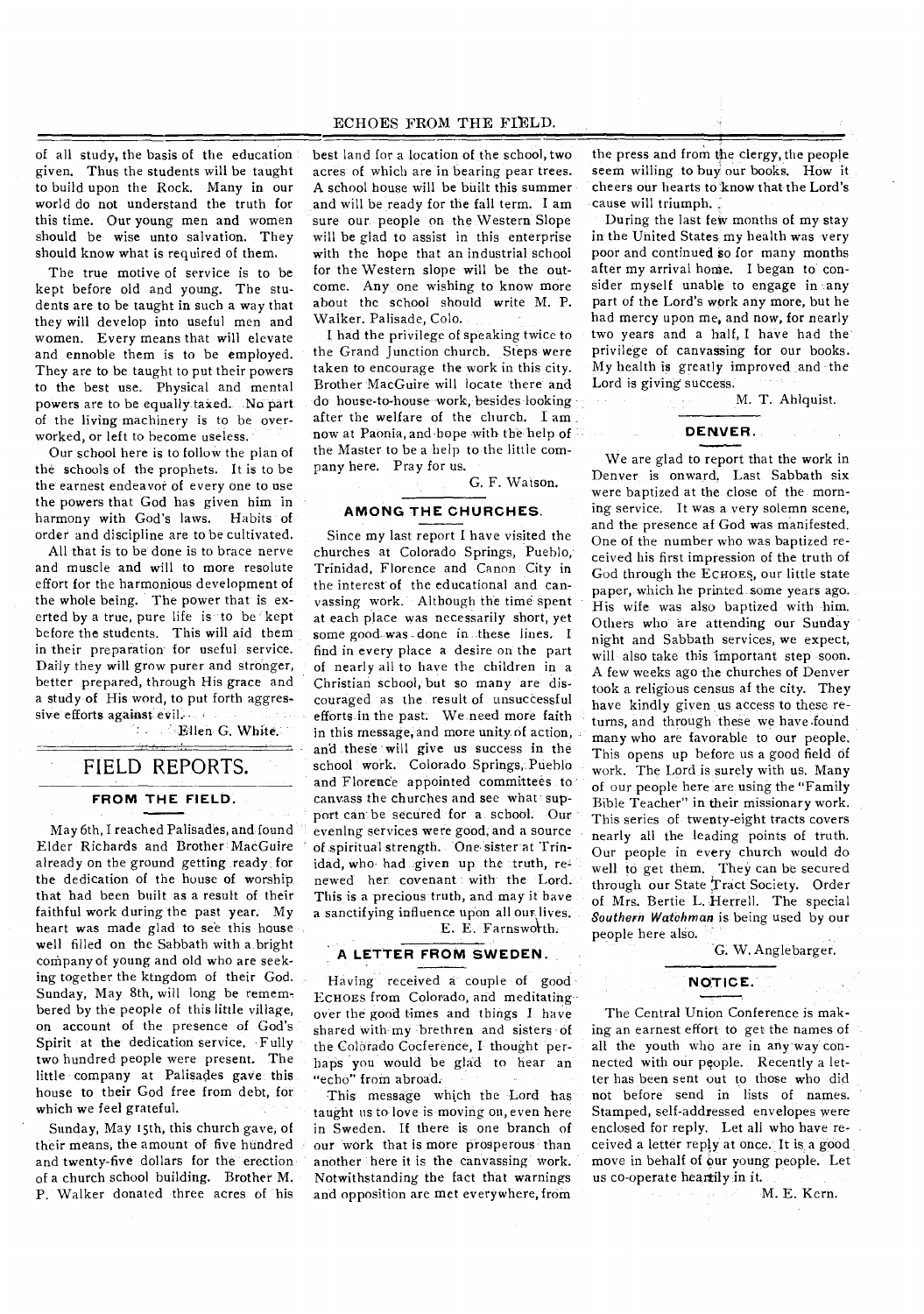#### **CHRIST AND HUMANITY.**

JESUS CHRIST identified himself with the human family in order that the members of that family might become identified with him. He died for our sins in order that we might, in him, die unto sin, and yet live. Because of sin, we must all die; there is no escape from that; but we have our choice of two forms of death, and of vast consequence to us is the result of this choice. We may fall on the Rock and be broken; or it may fall on us and grind us to powder.

We can escape the latter fate only by being crucified with Christ; and tha means death, for death was the result of that crucifixion. But a blessed truth goes with this experience, as it is written: "I am crucified with Christ; nevertheless I live; yet not I, but Christ liveth in me." By our identification with him, we die, and yet live; but we could not become identified with him if he had not first<br>identified himself with humanity. himself with humanity. "Wherefore in all things it behooved him to be made like unto his brethren, that he might be a merciful and merciful high priest in things pertaining to God, to make reconciliation for the sins of the people."

The mystery of this life after crucifixion is the mystery of the new birth; and this is the mystery of the union of God with humanity. This union is rep resented in every Christian life. Without this new birth, there could be no salvation for man. Man would pay the penalty of his sins, and remain dead. Without the union of God with humanity there could be no new birth. But that there might be in us a union of God with humanity, it was necessary that the Son of God should identify himself with the human family, and become "The Man Christ Jesus," Therefore it was than in presenting himself a sacrifice for sin, "He took not on him the nature of angels; but he took on him the seed of Abraham. —L. A. S. in REVIEW & HERALD.

#### **PLANNING THE WORK IN WASHINGTON.**

I have just received a most beautiful leaflet which has lately been issued by our people at Washington, D. C. It sets forth in a very pleasing and convincing manner the importance of the work that is being established there, and makes a very strong plea for immediate financial help. The leaflet is so be sent to all our laborers, with the request that the matter be presented before all our people.

I know that Seventh-day Adventists

#### ECHOES FROM THE FIELD.

are greatly interested in this enterprise. The Lord has spoken so pointedly upon the subject that there can be no doubt entertained about the utility and importance of this work, and there will certainly be a hearty response among our people in behalf of this work. The aggregate sum required for the present is \$too,000- If this amount can be raised in 1904, it will supply the present needs of the cause in that place.

Be ready to receive the instruction when it comes, and then act upon it as<br>soon as possible. Wm. Covert. soon as possible.

#### **THE NOVEL-READING MANIA.**

More than nine tenths of the books taken from the pnblic libraries are books of fiction. The novel-reading mania has become a form of mental dissipation which, in its baneful influence rivals the intemperance evil itself. As a people holding advanced truth for this time, we have no right to any longer remain silent in reference to this subject. For this reason wo have issued the June Life Boat as a special anti-fiction number. It not only endeavors to create a love for the Bible and other wholesome reading, but shows the real causes of this withering curse. We believe it is the most valuable publication ever issued on this subject. Pastors of other churches, Sundayschool teachers, and educators will all appreciate it, and will be led to look to us for truth on other subjects. Do not let this opportunity go by. Order a liberal quantity. It will he supplied at two cents each. Address, The Life Boat, Hinsdale, Ill.

## THE SABBATH SCHOOL. **A DEFINITE AIM.**

It is conceded by all that an aimless course of life is a failure. It is so in all occupations and conditions. Without a definite aim little good can be accomplished. If this principle, as applied to worldly pursuits, is of so much importance is it not of infinite magnitude when we come to apply it to the work of God? It is easy to see what ought to he done but it is quite another thing to get at it in a definite way: Calls for help are coming from all quarters of the earth, but the helpers can not be supplied. Why? Because we do not have them. How shall we get them? "Pray ye therefore the Lord of the harvest, that he will send forth laborers into his harvest." Matt. 9:38. But is this all? Will

this prayer bring the laborers? No. By no means. We shall have to make them. That work has been entrusted to us under God. Christ made the laborers he sent out. The tenth chapter of Luke gives an account of the address of the Great Teacher to a class of seventy who had been under training and who were to go out as teachers also. Then there was a class of specially trained men who were to take the lead of the work in the great harvest field. Now, if there ever could be a time when laborers were needed more than at any other time, we have reached the time when the demand is immensely great. I believe the time has come when every church elder, every Sabbath-school superintendent, every Sabbath-school teacher and every Church-school teacher ought to be a training teacher in God's hands for the training of those under him to do effective work. The whole body of the denomination must be active workers, but unless some definite plan is laid down by each church and school, and each individual in the church and school, and followed up with a definite object in view, the laborers and work will fall short. Each child and youth should he taught to have some definite aim in view toward which he is to push with all his might. What is wrong with our children today is their aimless, objectless existence. Let us learn the purpose God has in placiag us upon this earth and go about fulfilling that mission without delay. Matt: 24:46. There is a vast responsibility resting upon us as parents and teachers. Our children must have our personal attention in their training and then train them to the end that they may take an active part in giving the last message. This training for service is a duty we can not ignore and stand clear. Joel 2:15-17.

C. M. French.

 $\mathfrak{t}$ 

#### **A UNITED WORK.**

It has been proposed that in the erection of buildings and the opening up of sanitarium and school work at Tacoma Park, arrangements be made for the sanitarium to give a large amount of work to the school, and for the school to use its facilities, as far as consistent, for the forwarding of the interests of the sanitarium.

The first building to be erected on our forty-seven-acre tract will probably be a school house built to accomodate about thirty students. Then close by a diningroom to seat about one hundred persons. Over the dining-room, the space which later on will serve as work rooms for the lady students, can be used at the first as.